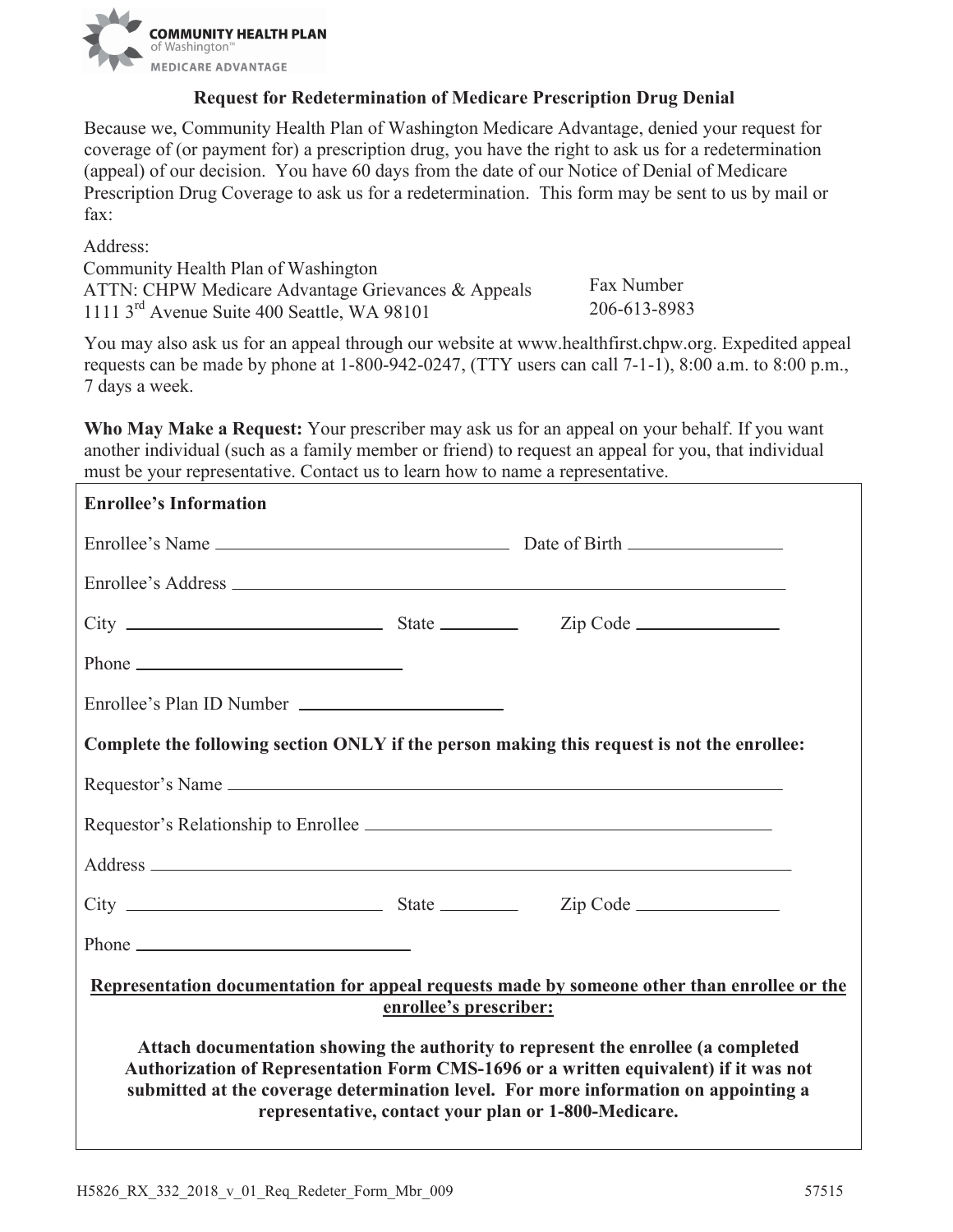| Prescription drug you are requesting:                                                                        |  |  |
|--------------------------------------------------------------------------------------------------------------|--|--|
|                                                                                                              |  |  |
| Have you purchased the drug pending appeal? $\Box$ Yes $\Box$ No                                             |  |  |
| If "Yes":<br>Date purchased: <u>______________________</u> Amount paid: \$ ________ (attach copy of receipt) |  |  |
| <b>Prescriber's Information</b>                                                                              |  |  |
| Name $\overline{\phantom{a}}$                                                                                |  |  |
|                                                                                                              |  |  |
|                                                                                                              |  |  |
|                                                                                                              |  |  |

## **Important Note: Expedited Decisions**

Office Contact Person

 If you or your prescriber believes that waiting 7 days for a standard decision could seriously harm If your prescriber indicates that waiting 7 days could seriously harm your health, we will automatically you are asking us to pay you back for a drug you already received. your life, health, or ability to regain maximum function, you can ask for an expedited (fast) decision. give you a decision within 72 hours. If you do not obtain your prescriber's support for an expedited appeal, we will decide if your case requires a fast decision. You cannot request an expedited appeal if

## ܆ **CHECK THIS BOX IF YOU BELIEVE YOU NEED A DECISION WITHIN 72 HOURS If you have a supporting statement from your prescriber, attach it to this request.**

**Please explain your reasons for appealing.** Attach additional pages, if necessary. Attach any additional information you believe may help your case, such as a statement from your prescriber and relevant medical records. You may want to refer to the explanation we provided in the Notice of Denial of Medicare Prescription Drug Coverage.

**Signature of person requesting the appeal (the enrollee, or the enrollee's prescriber or representative):** 

**Date:** 

Community Health Plan of Washington is an HMO plan with a Medicare contract. Enrollment in Community Health Plan of Washington depends on contract renewal.